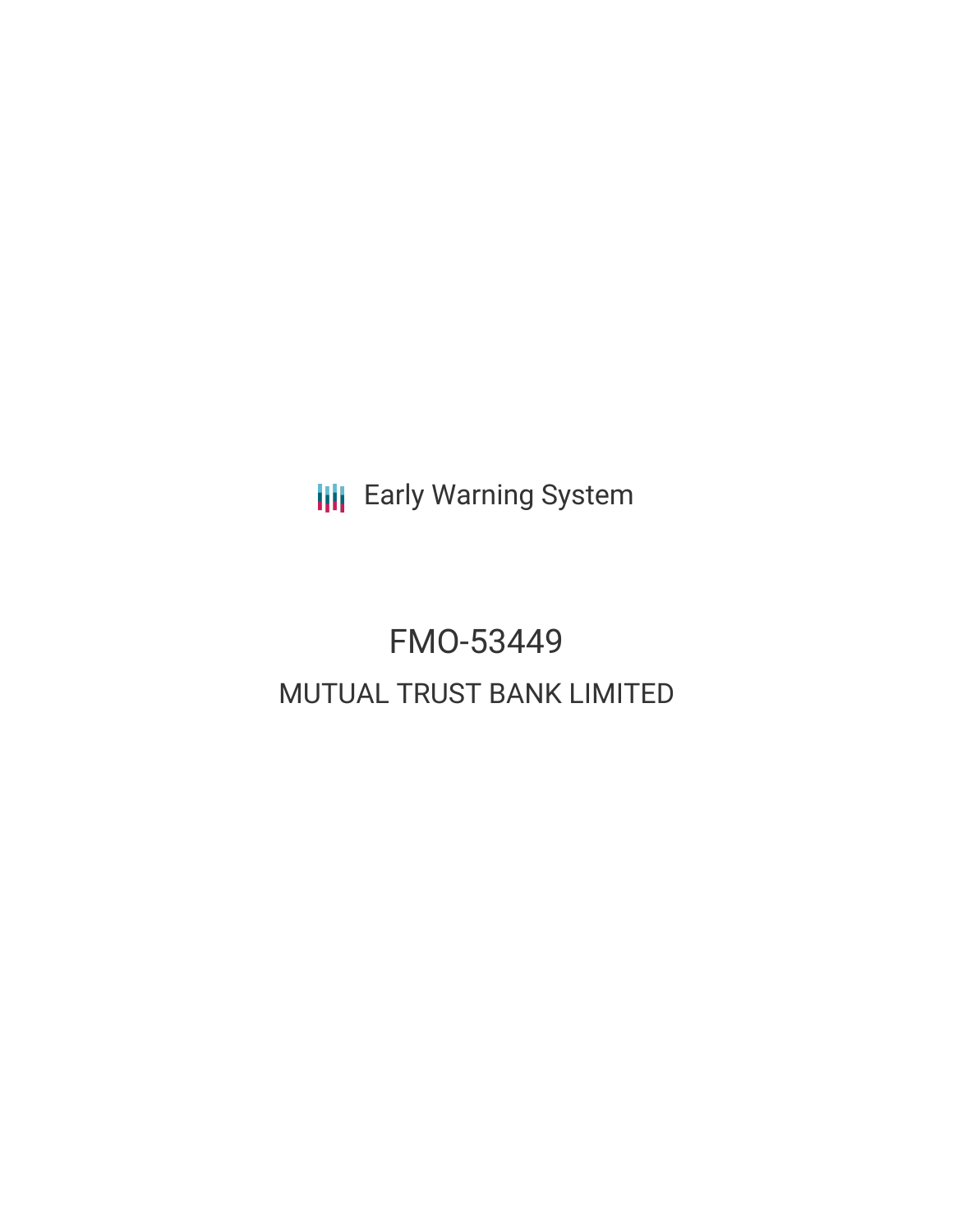

#### **Quick Facts**

| <b>Countries</b>               | Bangladesh                                    |  |  |  |
|--------------------------------|-----------------------------------------------|--|--|--|
| <b>Financial Institutions</b>  | Netherlands Development Finance Company (FMO) |  |  |  |
| <b>Status</b>                  | Approved                                      |  |  |  |
| <b>Bank Risk Rating</b>        | A                                             |  |  |  |
| <b>Voting Date</b>             | 2018-06-09                                    |  |  |  |
| <b>Borrower</b>                | <b>Mutual Trust Bank</b>                      |  |  |  |
| <b>Sectors</b>                 | Finance                                       |  |  |  |
| <b>Ring Fence</b>              | <b>Trade Finance</b>                          |  |  |  |
| <b>Investment Type(s)</b>      | Loan                                          |  |  |  |
| <b>Investment Amount (USD)</b> | $$8.00$ million                               |  |  |  |
| <b>Loan Amount (USD)</b>       | \$8.00 million                                |  |  |  |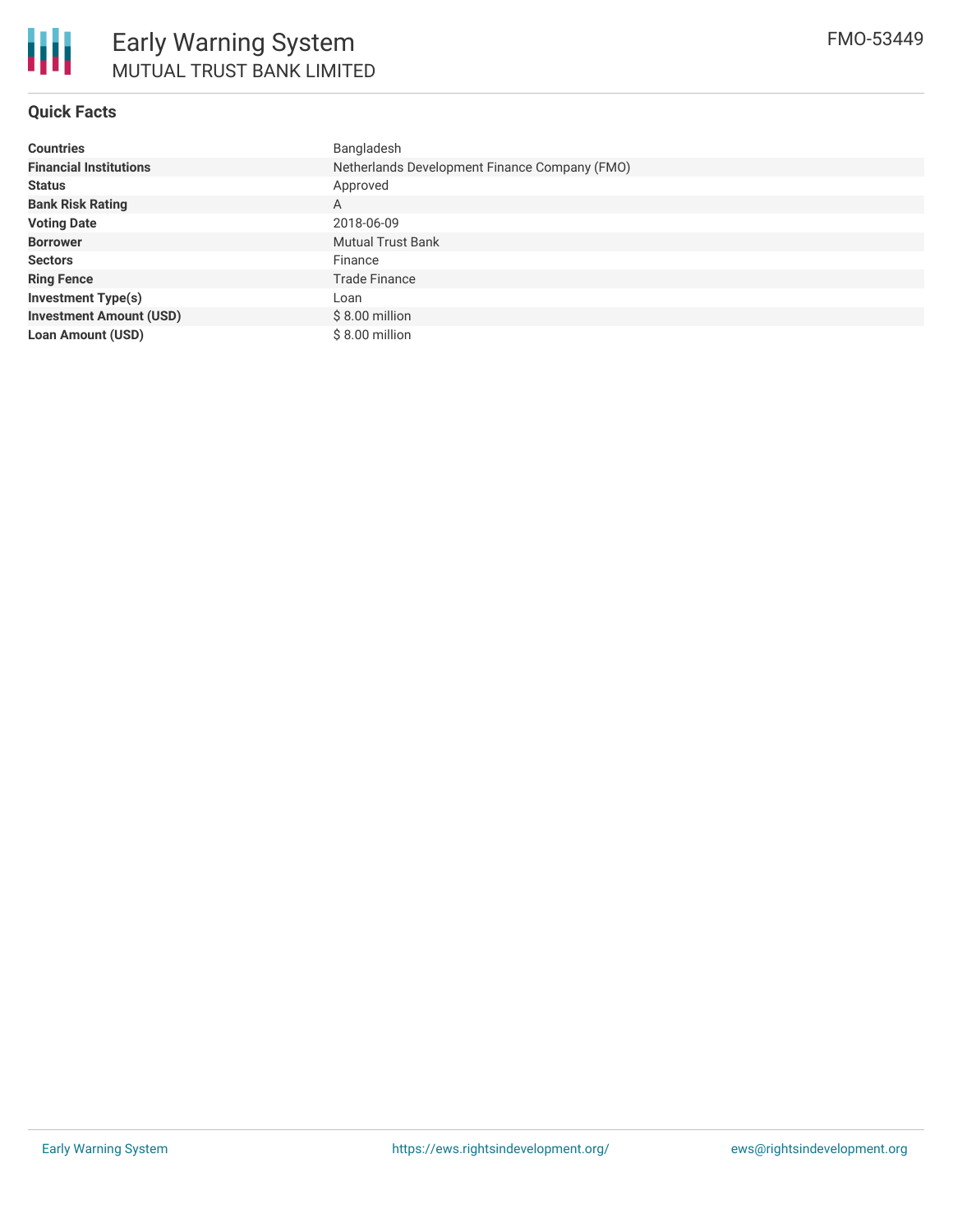

#### **Project Description**

According to FMO website, the bank will provide a trade finance facility to MTB in cooperation with ADB. It aims to support and promote the increasing trade finance activities. Since Bangladesh economy is on the rise with its key sectors generating more direct employment and exporting their produce, this trade finance product supports this development.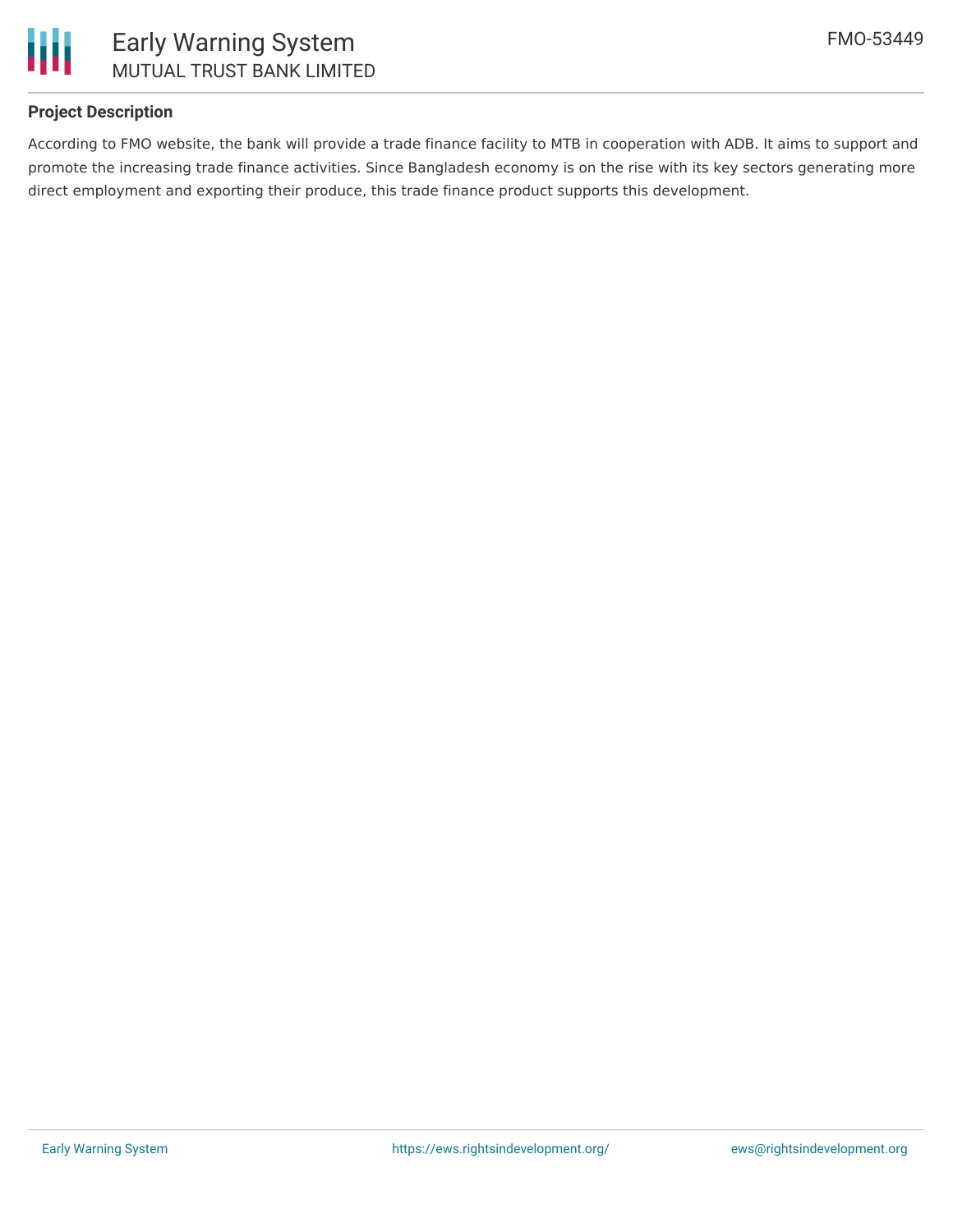

#### **Investment Description**

Netherlands Development Finance Company (FMO)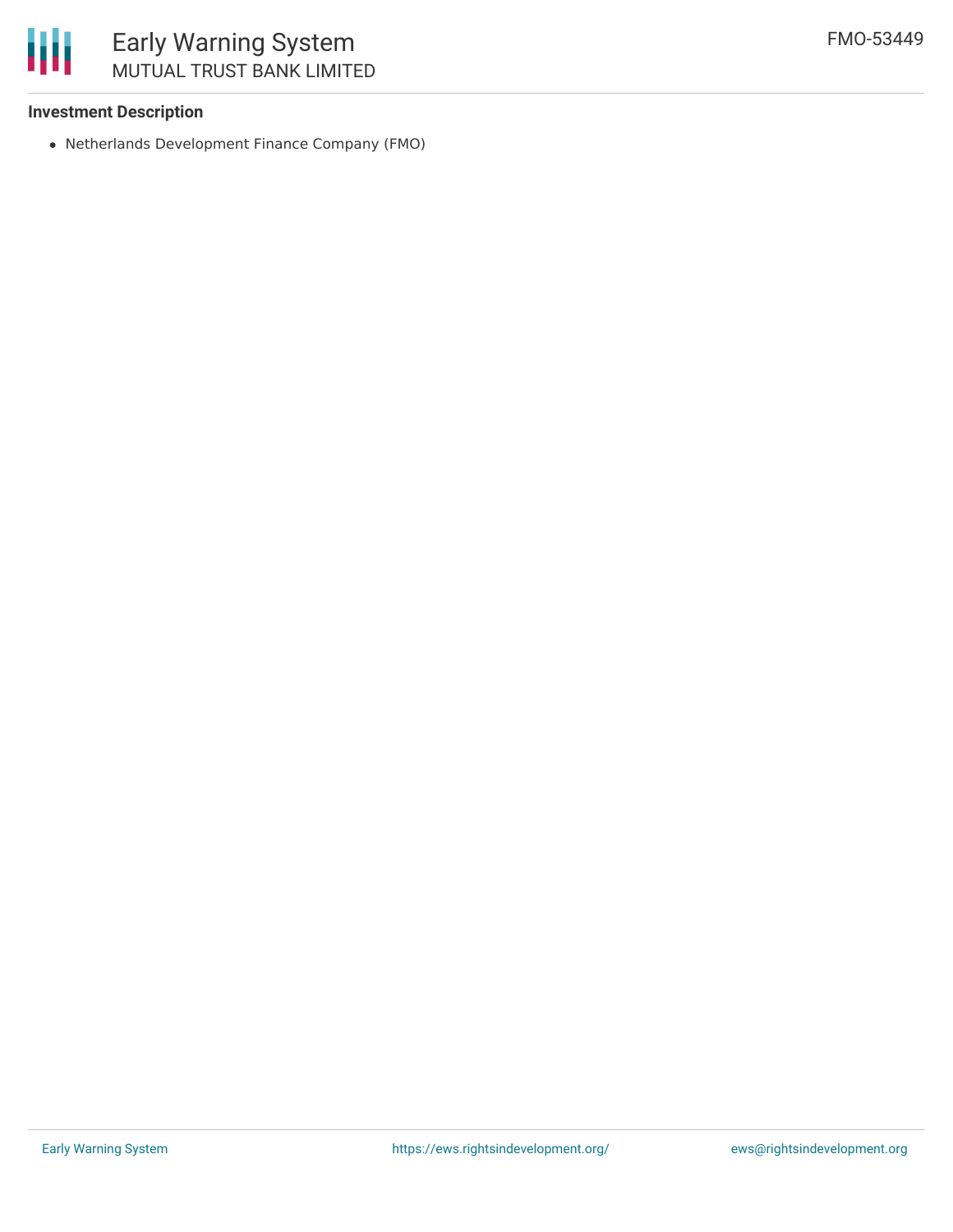

#### **Private Actor Relationship**

There is often limited information publicly available about what development banks are funding through financial intermediaries. In 2021, the Early Warning System partnered with Oxfam International to incorporate information on high-risk projects being funded by financial intermediaries receiving funding from the International Finance Corporation (IFC) and the Dutch Development Bank (FMO).

The information listed below describes the relationship between the different private actors linked to high-risk sectors and subprojects of IFC and FMO's financial intermediary investments and/or the financial intermediary's parent companies made from 2017 through 2020, including any associated ring fences.

The database, however, does not explicitly or implicitly imply that IFC or FMO have material exposure to or are contractually or legally accountable to the sub-projects financed by their financial intermediaries or the financial intermediary's parent companies. It only shows a seemingly financial relationship among the different private actors, the financial intermediaries, and IFC or FMO.

#### **Private Actors Description**

Mutual Trust Bank (MTB) Limited provides various commercial banking and related services in Bangladesh.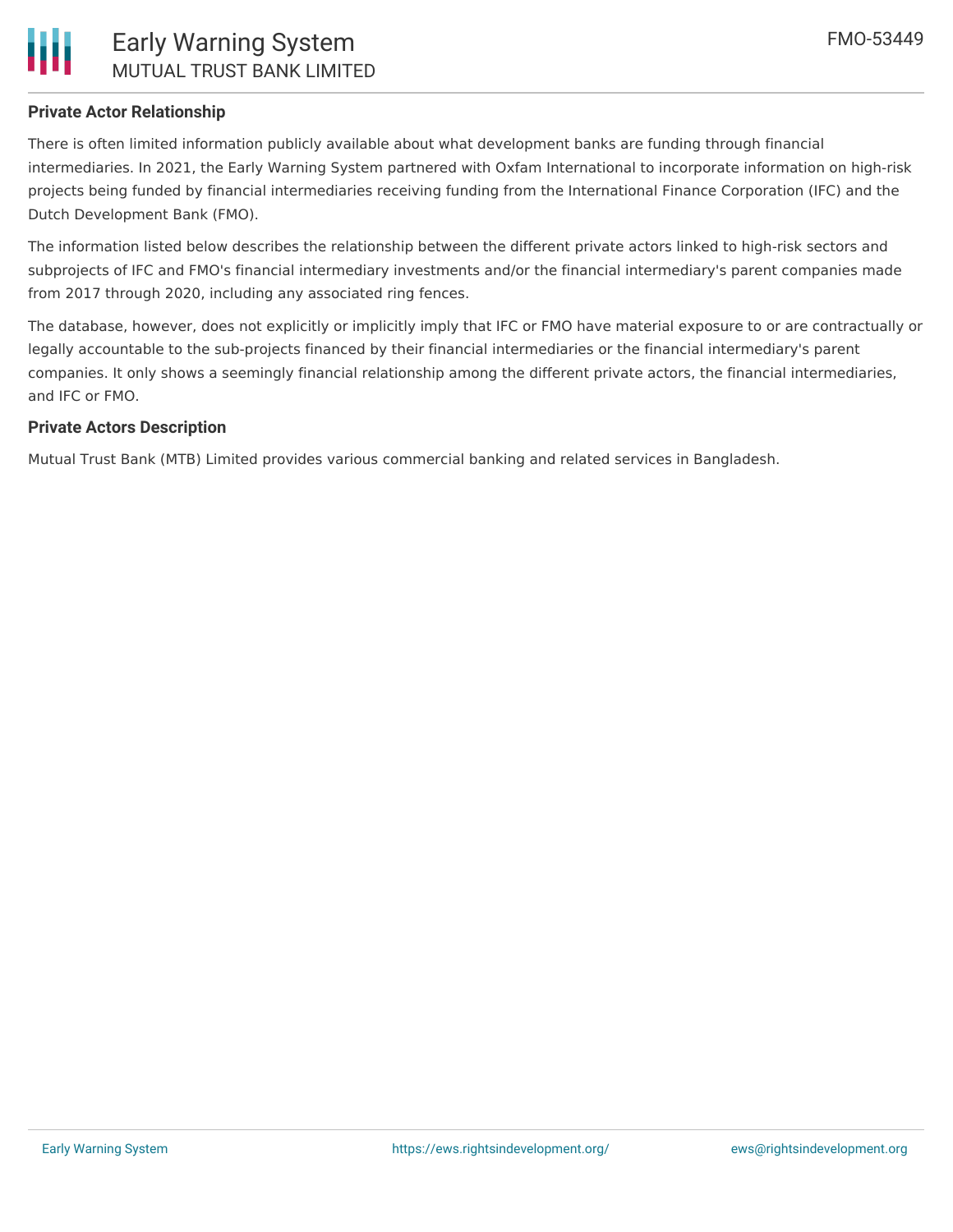

# 冊

# Early Warning System MUTUAL TRUST BANK LIMITED

| <b>Private Actor 1</b> | <b>Private Actor</b><br>Role | <b>Private Actor</b><br>Sector | <b>Relation</b>          | <b>Private Actor 2</b>  | <b>Private Actor</b><br>2 Role | <b>Private Actor</b><br>2 Sector |
|------------------------|------------------------------|--------------------------------|--------------------------|-------------------------|--------------------------------|----------------------------------|
|                        |                              | $\overline{\phantom{0}}$       | $\overline{\phantom{0}}$ | Mutual Trust Bank (MTB) | Client                         | $\overline{\phantom{0}}$         |